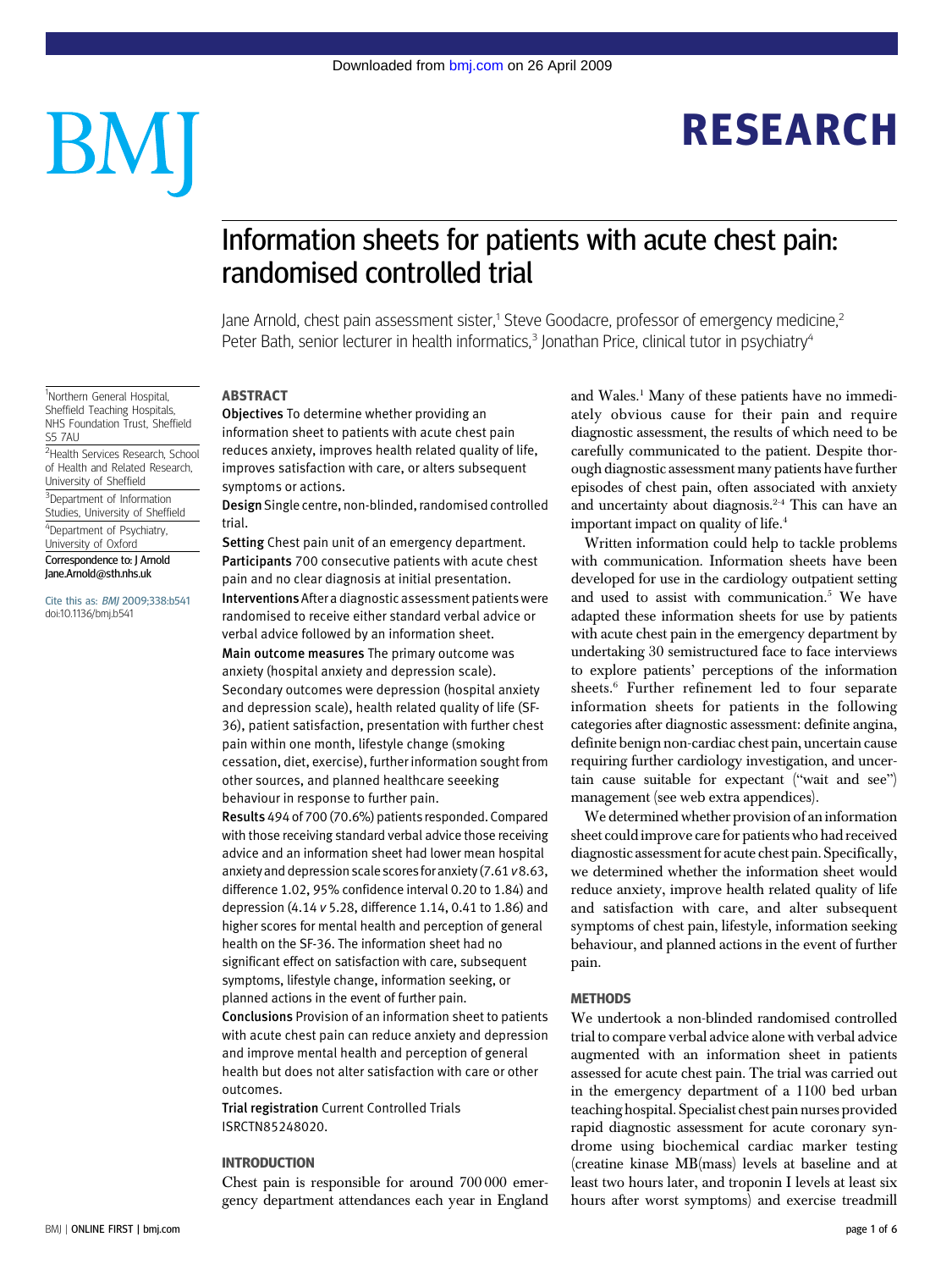testing for selected cases. Emergency doctors were responsible for overseeing decision making, whereas the chest pain nurses were responsible for diagnostic testing and treatment. The doctor typically communicated the main diagnostic impression and outlined the management plan to the patient. The chest pain nurses then provided more detailed information and undertook further communication.

We planned to recruit 700 consecutive patients who had been investigated for suspected acute coronary syndrome. Patients were investigated if they had chest pain of possible cardiac origin, were aged over 25, had no changes for acute coronary syndrome on a diagnostic electrocardiogram, had no suspected life threatening non-cardiac disease, and did not have known coronary heart disease presenting with recurrent or prolonged episodes of cardiac-type chest pain.

Eligible patients were identified by the chest pain nurses, who excluded patients who had previously participated in the trial and those who were unable to read or comprehend the trial documentation. After providing written, informed consent the patients were randomly allocated to receive either standard verbal advice or verbal advice followed by an information sheet relevant to their diagnosis at discharge. Allocation was determined by a block randomisation sequence, with variable block length and stratified by the four different information sheets, that was generated by the Sheffield Clinical Trials Research Unit. Randomisation was implemented using consecutively numbered, sealed, opaque envelopes with corresponding numbered consent forms. The chest pain nurses were unaware of allocation until after the patient was recruited to the trial. The nurses confirmed recruitment



Patient flow through trial

of each patient by telephone to the lead investigator (JA), who accounted for all envelopes.

Intervention took place after diagnostic assessment was complete and the patient's management plan had been formulated. On the basis of the diagnostic information obtained, the chest pain nurses decided which of the four information sheets was most appropriate for each patient. This decision was recorded before randomisation. After randomisation, patients in both the intervention and the control groups received standard verbal advice from the chest pain nurses. After advice, patients allocated to the intervention group were given the appropriate information sheet to read and take away. The chest pain nurses answered any queries aboutthe information but did not talk through the sheet with the patients.

We collected basic data on all enrolled patients, including sex, age, ethnic origin, and risk factors for coronary heart disease. One month after recruitment all patients were sent a questionnaire by post consisting of the hospital anxiety and depression scale, the SF-36 health related quality of life survey, a patient satisfaction survey, and a brief questionnaire asking about severity and duration of any symptoms related to chest pain, any attempts at lifestyle change (smoking cessation, dietary change, and exercise), whether the patient sought information about their symptoms from other sources, and what actions the patient would take in the event of further chest pain. Questionnaires were resent to non-responders at six and eight weeks. Once responses had been received all participants in the control group were sent a copy of the information sheet most appropriate to their discharge diagnosis.

The primary outcome was scores on the anxiety subscale of the hospital anxiety and depression scale. Secondary outcomes included the depression score on the hospital anxiety and depression scale; SF-36 scores; patient satisfaction; presentation with further chest pain within one month; attempted smoking cessation, dietary change, or increased exercise; seeking further information from a variety of sources; and planned healthcare seeeking behaviour in response to further pain.

The hospital anxiety and depression scale comprises a self screening questionnaire with 14 questions, which was developed and validated for measuring symptoms of anxiety and depression in the outpatient setting.7 It produces scores on two subscales (anxiety and depression) ranging from 0 to 21. Scores of 0-7 indicate no depression or anxiety, 8-10 indicate mild symptoms, 11-14 indicate moderate symptoms, and 15-21 indicate severe symptoms. The SF-36 is a self screening questionnaire consisting of 36 questions about health related quality of life.8 It produces scores between 0 and 100 for eight dimensions of quality of life, where 0 is the lowest quality of life and 100 the highest. The patient satisfaction survey was developed from the Group Health Association of America consumer satisfaction survey<sup>9</sup> and consists of 12 questions relating to different aspects of care, each with a five point Likert scale response allowing ratings of poor (1 point), satisfactory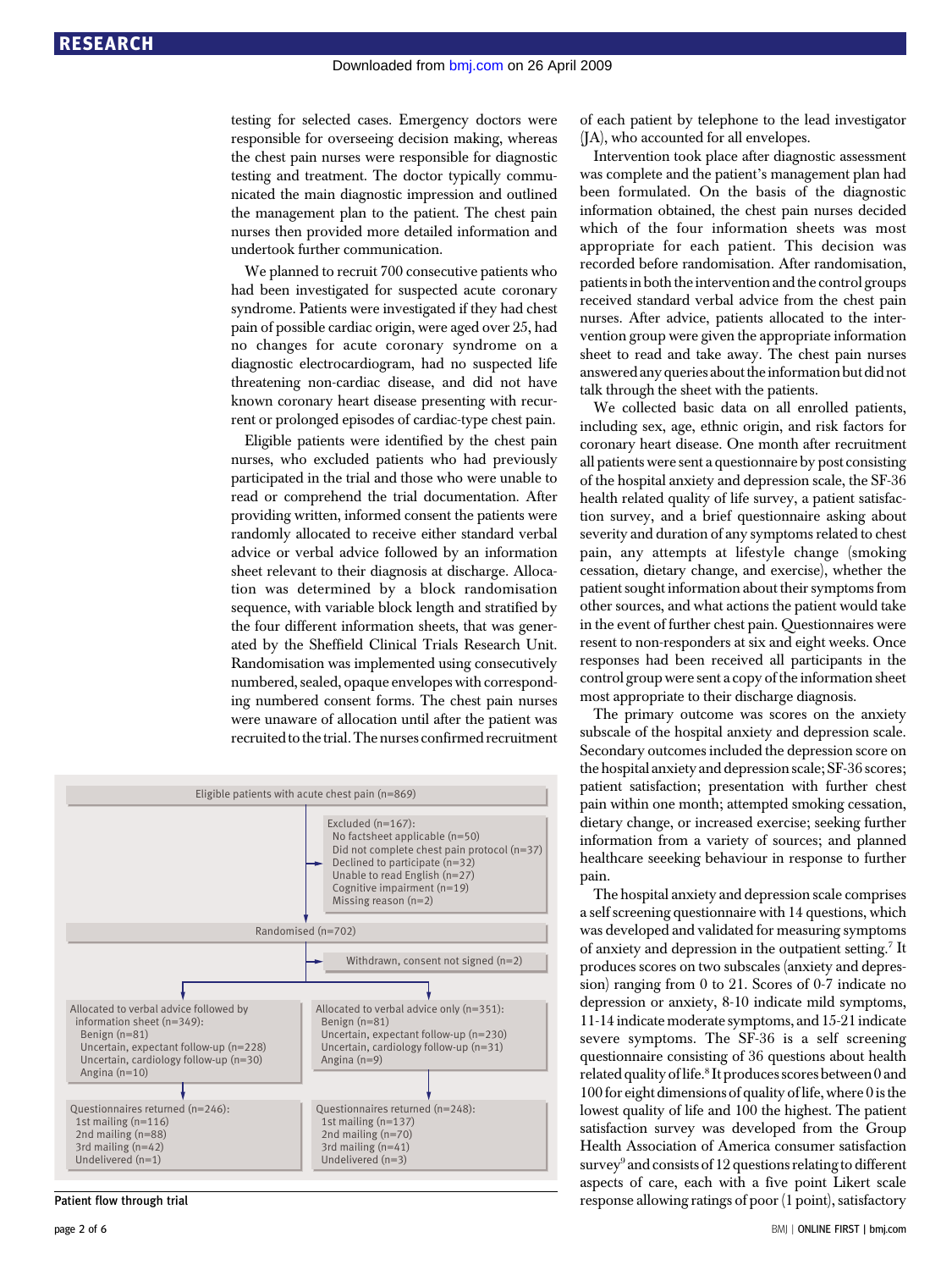Table 1 <sup>|</sup> Baseline characteristics of patients with acute chest pain randomised to receive verbal advice followed by an information sheet (intervention) or verbal advice alone. Values are numbers (percentages) unless stated otherwise

| <b>Variables</b>                              | Intervention group<br>$(n=349)$ | Control group<br>$(n=351)$ | <b>Total</b><br>$(n=700)$ |
|-----------------------------------------------|---------------------------------|----------------------------|---------------------------|
| Mean (SD) age (years)                         | 48.3 (11.8)                     | 48.9 (11.2)                | 48.6 (11.5)               |
| Men                                           | 214(61)                         | 217(62)                    | 431 (61.6)                |
| Diagnostic group receiving information sheet: |                                 |                            |                           |
| Benign non-cardiac chest pain                 | 81 (23)                         | 81 (23)                    | 162(23)                   |
| Chest pain uncertain, no follow-up            | 228 (65)                        | 230 (66)                   | 458 (65)                  |
| Chest pain uncertain, referred to cardiology  | 30(9)                           | 31(9)                      | 61 (9)                    |
| Angina                                        | 10(3)                           | 9(3)                       | 19(3)                     |
| Risk factors:                                 |                                 |                            |                           |
| Smoker                                        | 78 (22)                         | 101 (29)                   | 179 (25)                  |
| Former smoker                                 | 64 (18)                         | 50 (14)                    | 114 (16)                  |
| <b>Diabetes</b>                               | 20(6)                           | 20(6)                      | 40(6)                     |
| Hypertension                                  | 76 (22)                         | 84 (24)                    | 160(23)                   |
| Hyperlipidaemia                               | 63 (18)                         | 73 (21)                    | 136 (19)                  |
| Family history                                | 140 (40)                        | 142 (40)                   | 282 (40)                  |
| Previous history of coronary heart disease    | 10(3)                           | 10(3)                      | 20(3)                     |

 $(2)$ ,  $\gcd(3)$ , very  $\gcd(4)$ , and  $\operatorname{excellent}(5)$ . It has been used in patients with acute chest pain.<sup>10</sup> The remaining questions on the survey were designed for this study and piloted on appropriate patients to ensure basic comprehensibility.

We planned to recruit 700 participants (350 in each arm) over 15 months and anticipated a 70% response rate to the questionnaire, giving usable data for around 500 patients. This would provide 80% power to detect a one point change in the anxiety score on the hospital anxiety and depression scale  $(\alpha \ 0.05)$  assuming a standard deviation of four points.<sup>10 11</sup>

SPSS version 15 was used to analyse data. We analysed all available cases as randomised using  $\chi^2$  tests to compare dichotomous outcomes, t tests to compare continuous outcomes, and Kruskal Wallis tests to compare ordered categorical outcomes—that is, categorised scores on the hospital anxiety and depression

Table 2 <sup>|</sup> Comparison of anxiety and depression by score categories (not scores) on hospital anxiety and depression scale (HADS) in patients with acute chest pain randomised to receive verbal advice followed by an information sheet (intervention) or verbal advice alone. Values are numbers (percentages) unless stated otherwise

| <b>HADS</b> subscales | Control group | Intervention group | P value* |
|-----------------------|---------------|--------------------|----------|
| Anxiety:              |               |                    |          |
| None (0-7)            | 103 (43.5)    | 130 (54.6)         |          |
| Mild (8-10)           | 48 (20.3)     | 42 (17.6)          |          |
| Moderate (11-14)      | 53 (22.4)     | 0.009<br>47 (19.7) |          |
| Severe (15-21)        | 33(13.9)      | 19(8.0)            |          |
| Depression:           |               |                    |          |
| None (0-7)            | 172 (72.6)    | 190 (80.2)         |          |
| Mild (8-10)           | 29(12.2)      | 31(13.1)           |          |
| Moderate (11-14)      | 29(12.2)      | 13(5.5)            | 0.026    |
| Severe (15-21)        | 7(3.0)        | 3(1.3)             |          |
|                       |               |                    |          |

A few patients did not complete all elements of the HADS so a score could not be calculated. P values differ from those reported in text: analysis in text compares mean HADS scores using a t test. \*Kruskal Wallis test.

scale. The confidence interval for the number needed to treat was calculated using the Newcombe method, as implemented by confidence interval analysis software (BMJ Books, London). We considered a two tailed P value of <0.05 as statistically significant. No interim analyses were planned or undertaken.

#### RESULTS

Between May 2006 and September 2007, 700 patients (349 intervention, 351 control) were recruited to the study (figure). An additional 167 patients (mean age 56.9 years, 89/167 (53%) men) were also considered during this period: 32 declined participation, 19 had cognitive impairment and were unable to provide informed consent, 27 did not understand written English, 37 were either admitted for inpatient care or did not complete the chest pain unit's protocol, and details were missing for two. A further 50 patients were willing to join the trial but were excluded because the chest pain nurses thought that none of the information sheets was appropriate to their diagnosis. Also, four patients who agreed to participate had to be withdrawn before randomisation because of a sudden change in either their condition or the doctor's opinion.

The study population had a mean age of 48.6 years, and 61.6% (431/700) were men (table 1). Information sheets were deemed suitable for 19 patients with a diagnosis of angina(mean age 69, 58% men), 162 with a diagnosis of definite benign non-cardiac pain (mean age 43, 65% men), 61 with a diagnosis of uncertain cause requiring further cardiology investigation (mean age 52, 49% men), and 458 with a diagnosis of uncertain cause suitable for expectant management (mean age 49, 62% men).

The patients were sent a questionaire by post one month after recruitment; four were subsequently returned as the envelopes were incorrectly addressed. Responses were received from 494 patients (70.6%): 248 (71%) from the control group and 246 (71%) from the intervention group.

Scores for anxiety and depression on the hospital anxiety and depression scale were both lower in the intervention group: anxiety 7.61 versus 8.63 (difference 1.02, 95% confidence interval 0.20 to 1.84, P=0.015), depression 4.14 versus 5.28 (1.14, 0.41 to 1.86, P=0.002). On the anxiety subscale, intervention was associated with a shift from mild or moderate anxiety to no anxiety, whereas on the depression subscale, intervention was associated with a shift towards lower scores among those with no depression and also a reduction in the proportion with moderate depression (table 2). The number needed to treat to avoid one case of anxiety (the number of patients needed to be provided with an information sheet for one patient to move from a score of  $\geq 8$  to a score of  $\leq 7$ ) was 9.0 (95% confidence interval 5.0 to 46.1) and the number needed to treat to avoid one case of depression was 13.1 (6.6 to infinity)).

Patients in the intervention group had significantly higher scores for mental health (P<0.007) and general health perception (P<0.006) on the SF-36 than those in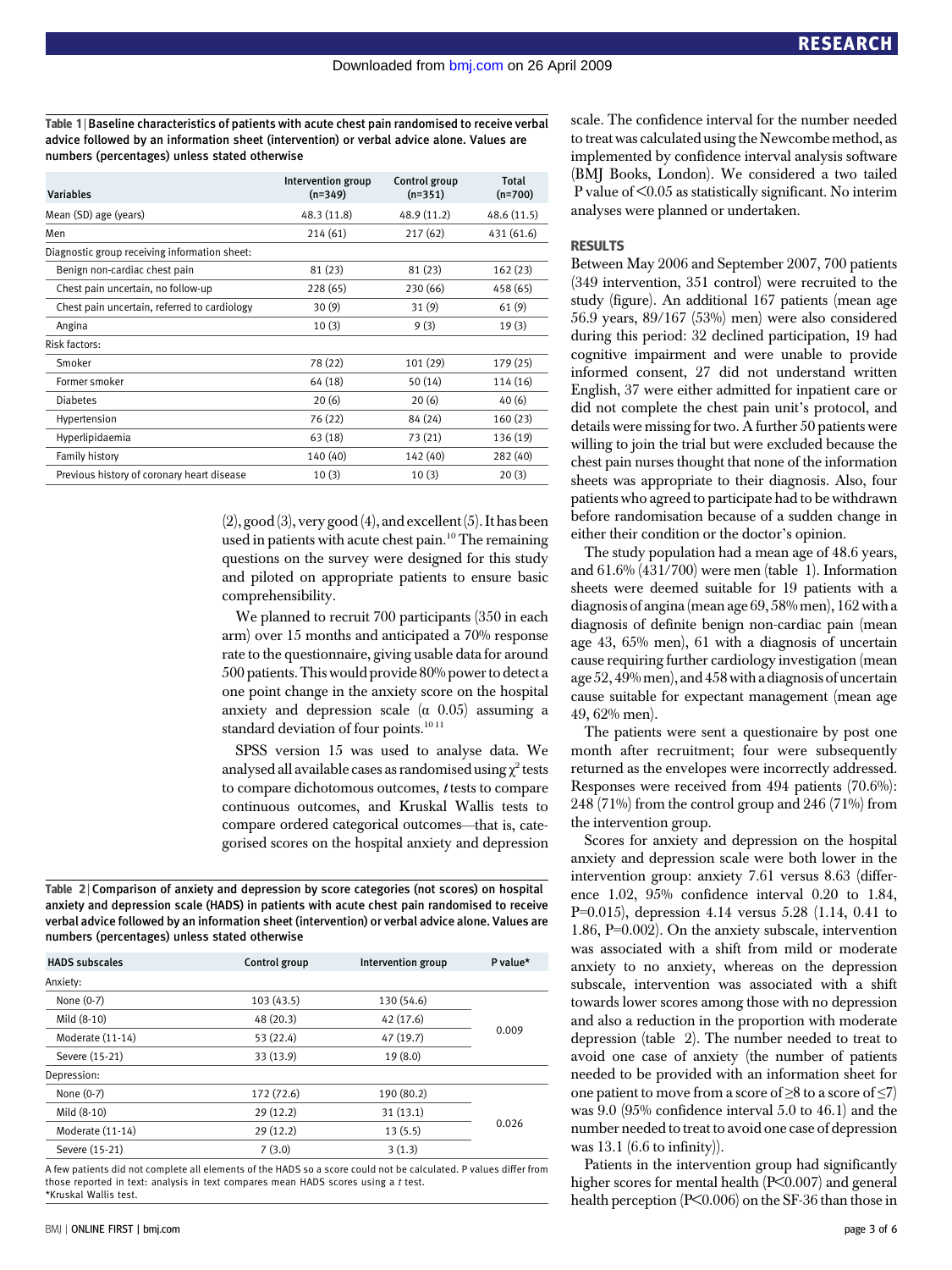Table 3 | Mean (standard deviation) SF-36 scores in patients with acute chest pain randomised to receive verbal advice followed by an information sheet (intervention) or verbal advice alone

| SF-36 items                   | Control group | Intervention group | Difference (95% CI)         | P value |
|-------------------------------|---------------|--------------------|-----------------------------|---------|
| Physical functioning          | 78.6 (23.6)   | 81.1 (22.9)        | $2.5$ (-1.7 to 6.6)         | 0.239   |
| Social functioning            | 76.2 (26.3)   | 80.0 (24.6)        | $3.8(-0.7 \text{ to } 8.4)$ | 0.095   |
| Role physical                 | 65.1(41.1)    | 70.8 (39.3)        | $5.7$ (-1.5 to 12.9)        | 0.122   |
| Role emotional                | 65.8 (41.8)   | 70.8 (38.8)        | $5.0$ (-2.2 to 12.2)        | 0.172   |
| Mental health                 | 62.9(22.6)    | 68.2(21.1)         | $5.3(1.4 \text{ to } 9.2)$  | 0.007   |
| Energy or vitality            | 49.6 (23.5)   | 53.3 (23.0)        | $3.7$ (-0.4 to 7.8)         | 0.079   |
| Pain index                    | 69.2(26.1)    | 72.8 (25.9)        | $3.6$ (-1.0 to 8.2)         | 0.127   |
| General health<br>perceptions | 57.6 (22.7)   | 63.1(20.7)         | $5.5(1.6 \text{ to } 9.3)$  | 0.006   |

the control group (table 3). There was also weak evidence that intervention was associated with higher scores for social functioning (P=0.095) and energy or vitality (P=0.079). Point estimates for all SF-36 dimensions were higher among patients receiving the information sheet.

Both groups had high scores for each dimension of patient satisfaction and there was no evidence that the information sheet was associated with any change in satisfaction with care (table 4). The prevalence of further pain did not differ: 40.4% (97/240) in the intervention group compared with 40.2% (97/241) in the control group (difference 0.2%, 95% confidence interval  $-9.5%$  to 8.9%, P=0.970); and there was no difference in the severity of pain experienced: 1.0 on a 0-10 scale in the intervention group compared with 1.1 in the control group  $(0.1, -0.2$  to  $0.4, P=0.610)$ .

There were no significant differences in the proportion of patients attempting changes in smoking, diet, or

Table 4 | Mean (standard deviation) scores\* for satisfaction in patients with acute chest pain randomised to receive verbal advice followed by an information sheet (intervention) or verbal advice alone

| <b>Dimension</b>                                          | Control group | Intervention group | Difference (95% CI)    | P value |
|-----------------------------------------------------------|---------------|--------------------|------------------------|---------|
| Thoroughness of examinations and<br>accuracy of diagnosis | 4.24(0.86)    | 4.21(0.92)         | $0.04 (-0.12 to 0.19)$ | 0.658   |
| Skill, experience, and training of<br>hospital staff      | 4.31(0.72)    | 4.25(0.87)         | $0.06$ (-0.08 to 0.20) | 0.407   |
| Thoroughness of treatment                                 | 4.29 (0.78)   | 4.33(0.87)         | $0.04 (-0.10 to 0.19)$ | 0.550   |
| Explanations about medical<br>procedures and tests        | 4.16 (0.92)   | 4.18(0.94)         | $0.02$ (-0.14 to 0.18) | 0.802   |
| Attention given to what you have to<br>say                | 4.02(0.93)    | 4.06(0.99)         | $0.04 (-0.13 to 0.21)$ | 0.672   |
| Advice about ways to avoid illness<br>and stay healthy    | 3.46 (1.22)   | 3.62(1.17)         | $0.17$ (-0.05 to 0.38) | 0.126   |
| Friendliness and courtesy shown by<br>hospital staff      | 4.51(0.71)    | 4.40(0.78)         | $0.11 (-0.02 to 0.24)$ | 0.096   |
| Personal interest in you and your<br>medical problems     | 4.08(0.95)    | 4.08(0.92)         | $0.00 (-0.17 to 0.17)$ | 0.997   |
| Respect and attention to privacy                          | 4.19(0.96)    | 4.14(0.97)         | $0.05$ (-0.12 to 0.22) | 0.547   |
| Reassurance and support offered by<br>hospital staff      | 4.11(0.95)    | 4.11 (0.97)        | $0.01 (-0.16 to 0.18)$ | 0.933   |
| Amount of time hospital staff gave<br>you                 | 3.85(1.03)    | 3.91 (1.00)        | $0.06$ (-0.12 to 0.23) | 0.541   |
| Overall quality of care                                   | 3.56(0.60)    | 3.52(0.66)         | $0.03$ (-0.08 to 0.14) | 0.566   |
| *Scores on 1-5 point Likert scale.                        |               |                    |                        |         |

exercise: 42.9% (36/84) of smokers in the intervention group attempted to stop compared with 43.0% (43/ 100) in the control group (0.1%, −14.0% to 14.2%, P=0.984), 69.5% (157/226) in the intervention group attempted to change their diet compared with 70.9% (161/227) in the control group (1.5%, −6.9% to 9.8%, P=0.318), and  $65.5\%$  (150/229) in the intervention group attempted to increase their exercise compared with  $63.5\%$  (146/230) in the control group  $(2.0\%$ , −6.7% to 10.7%, P=0.728).

Some patients sought further information on their symptoms from more than one source (table 5). Provision of the information sheet was associated with no significant difference in information seeking from any source. There was no evidencethatthe information sheet altered planned action in the event of recurrent pain:  $57\%$  (134/234 patients) in the intervention groups would call for an emergency ambulance compared with 58% (139/238) in the control group, 24% (56) compared with 23% (54) would attend their general practitioner, 10% (24) compared with 9% (21) would take analgesics, 2% (4) compared with 3% (6) would ignore the pain, and  $7\%$  (16) compared with  $8\%$  (18) would take another course of action (P=0.937).

#### **DISCUSSION**

Provision of written information to patients with acute chest pain can reduce anxiety and depression and improve mental health and general health perception, but it does not alter the frequency or severity of further pain, plans for changes to lifestyle, subsequent information seeking behaviour, planned actions in response to further pain, or patient satisfaction with care. The differences in scores on the hospital anxiety and depression scale recorded in this study border on being clinically important and may represent worthwhile benefits for patients. As the information sheets are simpleto administer and outcomes were on balance positive, we recommend their use in patients receiving diagnostic assessment for acute chest pain.

In making this recommendation several caveats should be borne in mind. The information sheets were developed, validated, and evaluated in English speaking patients in a northern English city with a relatively small ethnic minority population. The sheets may need modification to take into account language, social, and cultural differences between the study setting and other locations. Specialist chest pain nurses administered the information sheets and provided verbal advice, so the sheets should augment rather than replace verbal advice with an experienced clinician.

#### Comparison with previous studies

Previous evaluations of written information in the emergency department have produced mixed results. One study<sup>12</sup> found that providing information on the function of the emergency department and times to the evaluation of patients on alternate days was associated with improved patient satisfaction. Another study<sup>13</sup> found that introduction of an information leaflet was associated with improved satisfaction. However,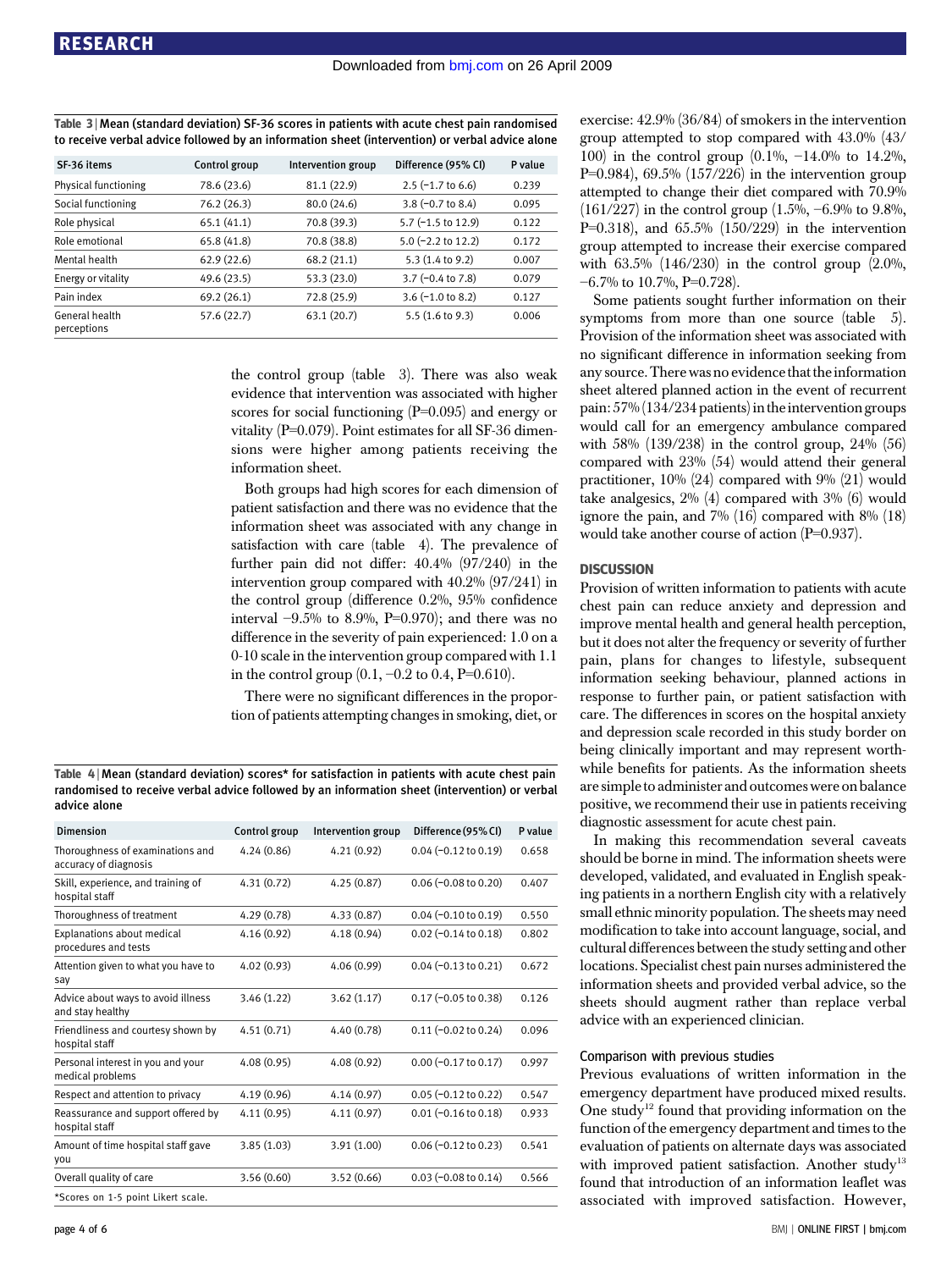Table 5 <sup>|</sup> Proportions of patients with acute chest pain randomised to receive verbal advice followed by an information sheet (intervention) or verbal advice alone who sought further information. Values are numbers (percentages) unless stated otherwise

| <b>Variables</b>      | Control group  | Intervention group | Difference (95% CI)  | P value |
|-----------------------|----------------|--------------------|----------------------|---------|
| General practitioner  | 123/225 (55.7) | 103/223 (46.2)     | 8.5 (-0.8 to 15.5)   | 0.073   |
| Hospital              | 64/196 (32.7)  | 55/198 (27.8)      | 4.9 $(-4.2$ to 13.8) | 0.292   |
| Friends or family     | 53/183 (29.0)  | 54/188 (28.7)      | $0.2$ (-8.9 to 9.4)  | 0.960   |
| Books or magazines    | 46/184 (25.0)  | 43/186 (23.1)      | $1.9$ (-6.8 to 10.6) | 0.672   |
| Telephone advice line | 7/173(4.0)     | 8/176(4.5)         | $0.5$ (-4.1 to 5.2)  | 0.818   |
| Any source            | 171/240 (71.3) | 165/240 (68.8)     | $2.5$ (-5.7 to 10.6) | 0.550   |

patient satisfaction was unchanged in a study<sup>14</sup> that undertook allocation of an emergency department to provision of an information leaflet in two week clusters. Our study found no improvement in satisfaction associated with provision of the information sheet. One possible explanation isthat satisfactionlevels were high in the control group, with care being rated as "very good" on average, so there was little scope for the information sheet to produce improvement. Alternatively, it is possible that the information sheets were not optimal and that a less clinically focused information sheet or one with a different format would have achieved higher levels of satisfaction and behavioural change.

Information sheets relating to cardiac diagnostic assessment have received little evaluation. A small randomised trial<sup>15</sup> on methods for providing information to outpatients undergoing exercise treadmill testing showed that provision of a written pamphlet resulted in fewer episodes of chest pain over the following month. Higher levels of reassurance were achieved whenthe pamphlet was combined with a brief discussion about the meaning of normal test results.

Systematic reviews of written information in other conditions have produced mixed findings. One review<sup>16</sup> identified only two trials of written information for patients being discharged from acute hospital settings to home. They showed increased knowledge and improved satisfaction associated with written information for parents of children discharged from children's hospitals. Another  $review^{17}$  found that provision of written information on medicines did not generally increase knowledge or improve satisfaction, although this could have reflected the poor quality of the leaflets tested. One study<sup>18</sup> found that provision of information for patients with stroke and their carers using a variety of methods was associated with improved knowledge and satisfaction and a small reduction in depression.

#### Limitations

We were unable to blind patients to treatment group so questionnaire responses may have been influenced by awareness of intervention received. We originally planned to use a postponed informed consent procedure,<sup>19</sup> whereby patients would be asked to consent to having full information withheld about the study (particularly the exact nature of the intervention) until after follow-up. The ethics committee did not, however, approve this suggestion. There is also potential for contamination between the intervention and control groups by nurses learning the information provided on the information sheet and giving this verbally to the control group. If contamination were a problem we would anticipate that this would attenuate the observed effect of the information sheet. We excluded patients with important comorbidities, cognitive impairment, and inability to understand written English, so the findings may not be generalisable to all patients with chest pain. Finally, just under 30% of the study population did not respond to the questionnaire and thus provided no outcome data. Response rates in the two study arms were almost identical, so there was no evidence of differential responses leading to bias.

#### Unanswered questions and future research

One feature of our evaluation that warrants further comment is that most patients received the information sheet on the basis of a diagnosis of pain of uncertain cause suitable for expectant management. This is a surprising finding and suggests that the diagnostic assessment may not be as decisive as we might like. Alternatively, it may reflect reluctance to categorise patients with a negative diagnostic assessment as having definite non-cardiac pain, particularly when a less decisive option (uncertain cause) is available. A recent study of 8762 patients diagnosed as having benign chest pain in a cardiology clinic<sup>20</sup> found that 2.7% died of coronary heart disease or had an episode of acute coronary syndrome or unstable angina over the following three years. This suggests that it is probably appropriate to admit uncertainty after a negative diagnostic assessment.

Given the potential benefits we have shown from provision of an information sheet for patients with chest pain, further research would be worthwhile to develop and evaluate written information for other conditions that are associated with significant patient anxiety and impaired quality of life. In the case of chest pain, further research is required to adapt information sheets for non-English speaking patients.

#### WHAT IS ALREADY KNOWN ON THIS TOPIC

Acute chest pain is common and often associated with anxiety and impaired quality of life despite a thorough diagnostic assessment

Written information can assist with communication after assessment for acute chest pain

#### WHAT THIS STUDY ADDS

An information sheet for patients with acute chest pain can reduce anxiety and depression and improve mental health and general perception of health

The information sheet did not alter subsequent symptoms, lifestyle change, information seeking, planned actions in the event of further pain, or patient satisfaction